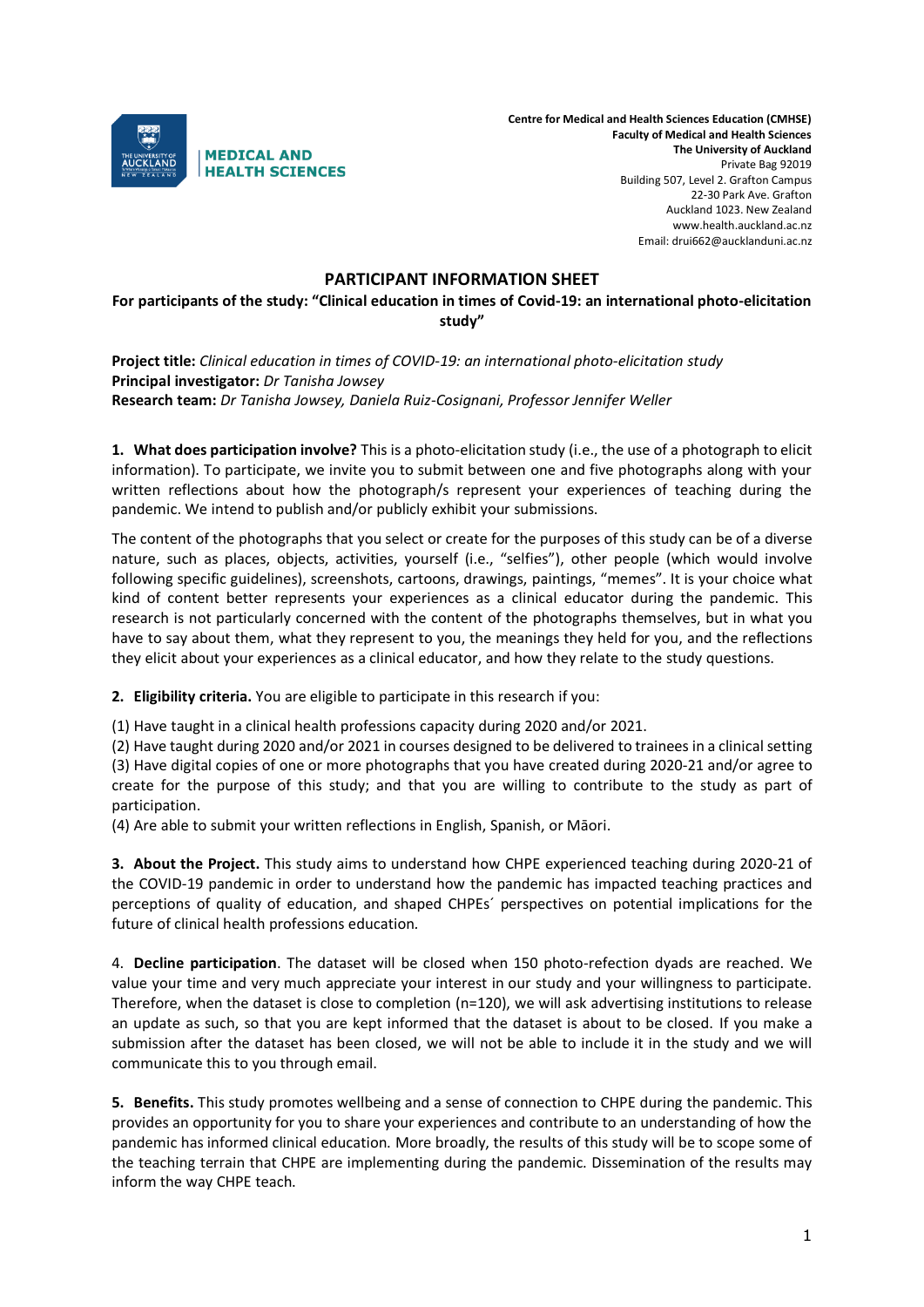**6. Risks.** As a participant in this study, you might experience discomfort sharing your thoughts and personal experiences as a clinical educator during the pandemic. To manage this risk, if such discomfort should occur, you can withdraw participation without giving a reason up to to two weeks following the data submission. Also, if any stressful or concerning issues arise during the data collection, we encourage you to seek support from your professional college. If any issues arise involving permissions, consent and/or copyright, please contact Daniela Ruiz-Cosignani Email. drui662@aucklanduni.ac.nz

**7. Voluntary participation.** Your participation is entirely voluntary.

**8. Time commitment.** Given that your participation involves signing the consent form, taking a photograph (or choosing one that you might have already taken), possibly seeking for other people's consent, writing a reflection, and uploading your documents for submission, it is likely that you will need to spend some of your time for the purpose of this study.

**9. Data collection and data creation (Procedures).** Photographs and written reflections constitute data that will be analysed in the course of this project. Once you have decided to participate in this study, you need to first read and sign the consent form, and second complete the *Log-sheet* document to submit your participation.

*Photographs*: The photographs must be images that you have taken yourself and/or for which you own the copyright.

## Please consider the following questions when selecting and /or taking the photograph/s:

- (1) How did you experience COVID-19's challenges for clinical education in 2020-2021?
- (2) How did COVID-19 inform your teaching?
- (3) What are your perceptions of quality of teaching during the COVID-19 crisis?
- (4) What are your perspectives on the implications of the COVID-19 pandemic for the future of clinical health professions education?

The content of the photographs that you select or create for the purposes of this study can be of a diverse nature, such as places, objects, activities, screenshots, cartoons, drawings, paintings, "memes", yourself (i.e., "selfies") and/or other people. It is your choice what kind of content better represents your experiences as a clinical educator during the pandemic. However, please be aware that using certain kind of photographs, i.e., photographs of people, and photographs taken in private places, encompass a series of ethical and legal principles that you would have to consider and follow before submitting them to the purposes of this study and/or the research outputs.

We ask you to consider the following when selecting the content of your photos:

- (1) Photographs of places: taking images in public places is generally allowed, although it is always good practice to check if any organisation or public facilities may impose limits on what you can photograph. If you choose to select and/or include a photograph of an identifiable private location (e.g., clinics, hospitals, universities) please follow the guidelines provided in the document: *Guidelines for ethical practices when using photographs involving private locations and/or identifiable people*.
- (2) Photographs of drawings, paintings, "memes": these must be of your original ownership or be of public property. If you include any photograph of a work which is protected under a license, such as creative commons (CC), make sure you follow their guidelines for reproducing the material/s.
- (3) Photographs of people (other than yourself): you must be aware of and comply with specific ethical guidelines to ensure these persons' safety and right to privacy. If you choose to select and/or include a photograph of one or more identifiable persons, please follow the guidelines provided in the document: *Guidelines for ethical practices when using photographs involving private locations and/or identifiable people*.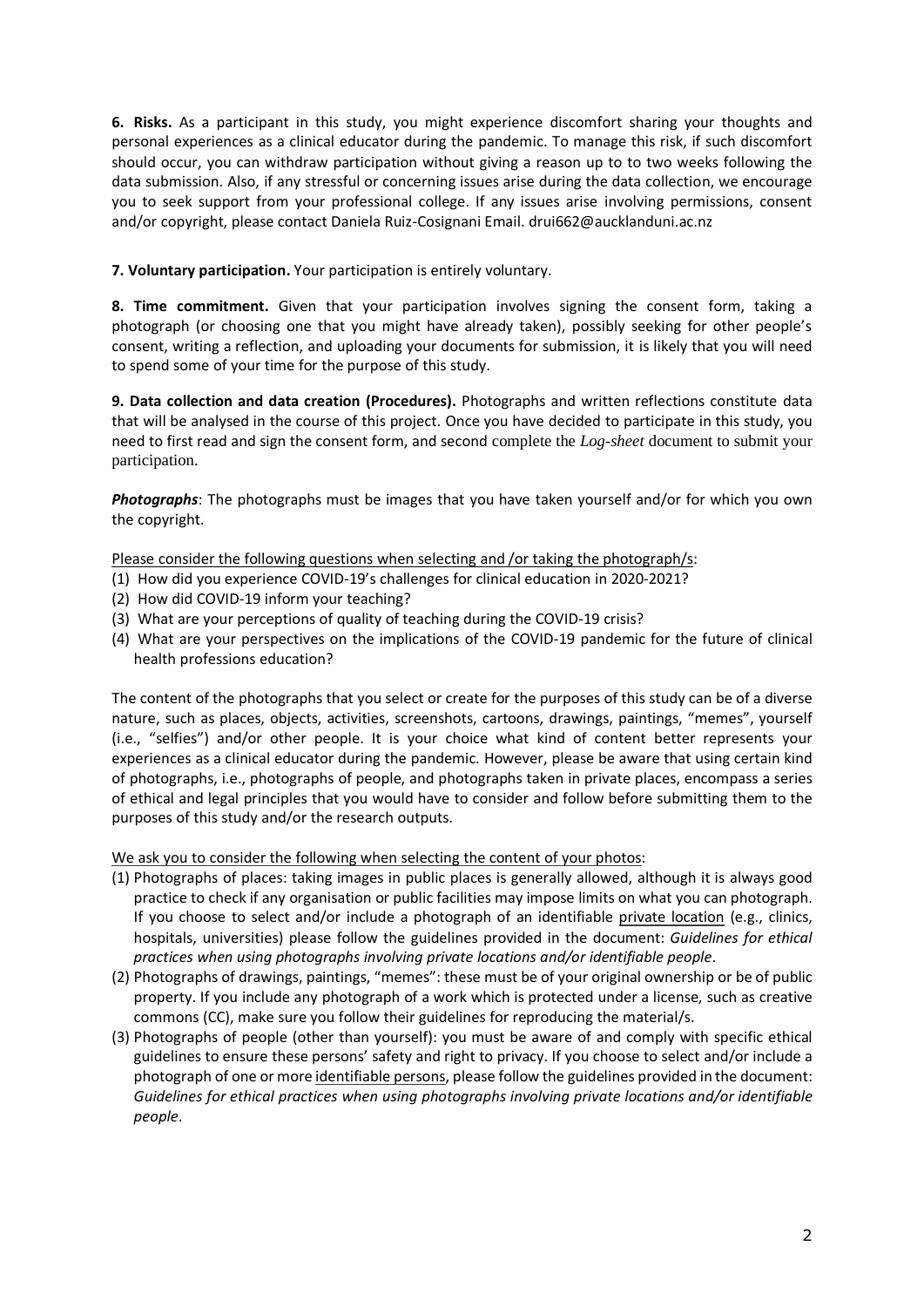Please note that this research is not particularly interested in the content of the photographs themselves, but in what you have to say about them, what they represent to you, the meanings they held for you, and the reflections they elicit about your experiences as a clinical educator.

*Written reflections*: the reflections can be as short or as long as you deem necessary.

**10. Copyright, Permissions and Attribution Statement (for the purposes of publication of data).** As the creator of the submitted material, i.e., photographs and written reflections, you own the copyright (unless, for example, the rights to the work that you have produced belongs to your employer; please see document: *Guidelines for ethical practices when using photographs involving private locations and/or identifiable people*). Hence, we the researchers have the obligation to seek your permission to use what you submit to this project. We intend to use the submissions (data) in a Master´s thesis for the purposes of examination and subsequent deposit in the University of Auckland publicly available digital repository (ResearchSpace), and to use this material in one or more articles for publication in scientific journals, and to display the data in a public exhibition.

For your information, as copyright owner you have exclusive rights to:

- (1)Make copies for yourself and;
- (2)Control the copying of that photograph by others (by licensing) and;
- (3)Issue copies to the public and;
- (4)Show the work in public and;

(5)Broadcast the photograph (that is show it on TV or display it on computer terminals over computer networks like the Internet and similar broadcasts) and;

- (6)Adapt or change the photograph and;
- (7)Allow others to use your copy rights.

If you agree to grant permission to us to use your data for publication, please sign the authority in the "Consent, permissions and attributions" letter and return a copy to us. In this document, you can also add specific instructions regarding the attribution statement that we will include and any additional terms and conditions that you require.

If you wish to discuss permission, consent and/or copyright matters further, please contact Daniela Ruiz-Cosignani E-mail. drui662@aucklanduni.ac.nz. Thank you for your consideration of this request.

*Attribution Statement***.** The usual protocol of publication and/or exhibition attribution is to include image details such as photographer's name, date that the photograph was taken, title of the photograph, and country where the photo was taken. It is your choice whether to provide and what details that might make you identifiable.

**11. Confidentiality, data storage, retention, destruction, and future use.** Only the research team will have access to the photograph-reflection data, no other people will have access to them without your express permission. All electronic data will be stored securely by the principal investigator and kept for six years on an University of Auckland's password protected computer. As well as being used for the study, the data will be disseminated via publication, conferences, and/or other presentations (e.g. photo exhibition).

To protect people (including yourself) appearing in the photos you submit we will de-identify all the photographs, unless you and/or the people appearing in your photographs give written and signed consent to be identifiable. We will only use for publication and/or exhibition those photographs featuring identifiable people for which written and signed consent is obtained from all the people that have been photographed; or consent was granted by legal representative of impaired people. We will de-identify all photographs featuring children. Please see documents: '*Guidelines for ethical practices when using*